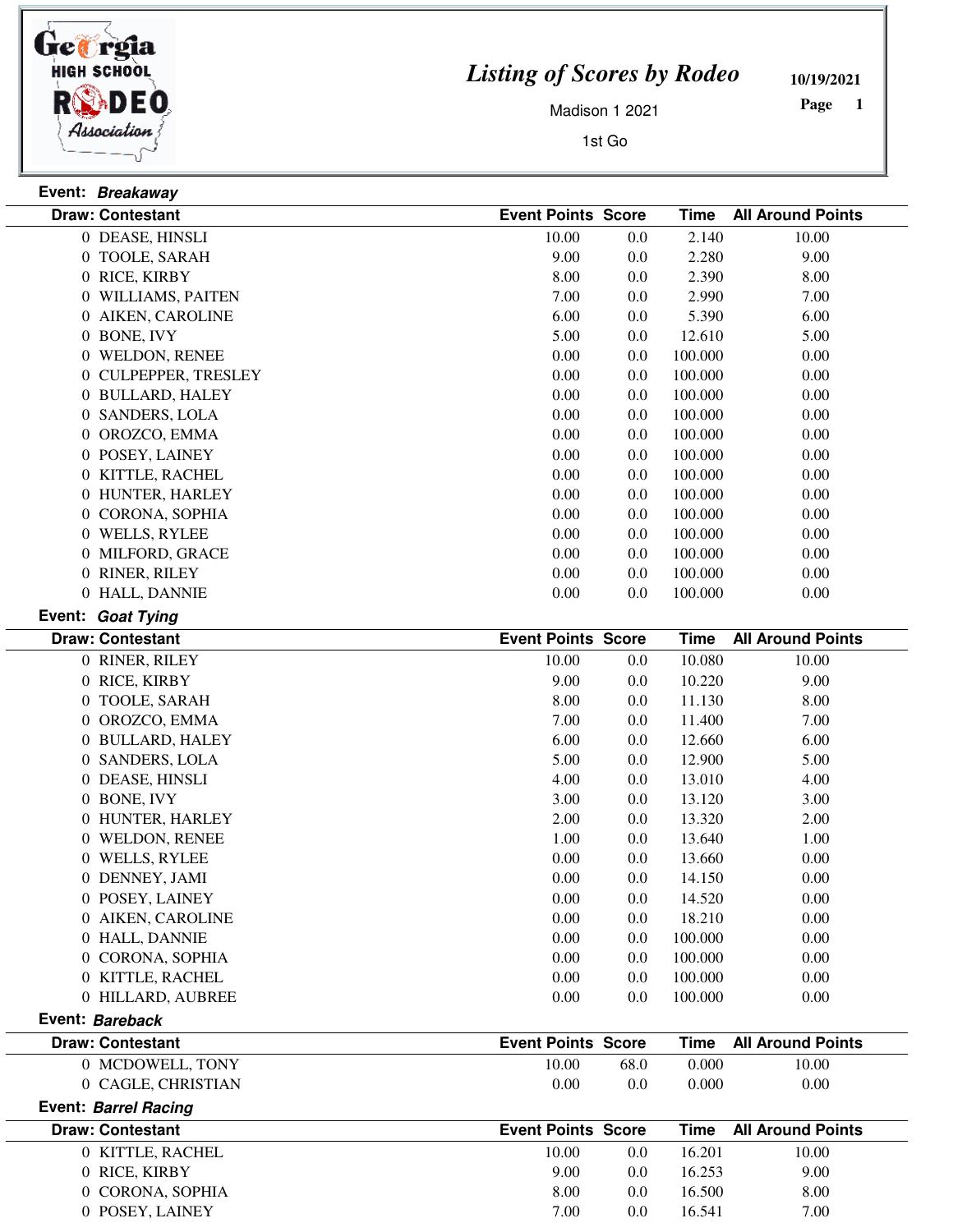| HIGH SCHOOL             | <b>Listing of Scores by Rodeo</b> | 10/19/2021                |        |             |                          |  |
|-------------------------|-----------------------------------|---------------------------|--------|-------------|--------------------------|--|
|                         |                                   | Page<br>$\mathbf{2}$      |        |             |                          |  |
| Association             |                                   |                           | 1st Go |             |                          |  |
|                         |                                   |                           |        |             |                          |  |
| 0 WELLS, RYLEE          |                                   | 6.00                      | 0.0    | 16.621      | 6.00                     |  |
| 0 ROARK, BREE           |                                   | 5.00                      | 0.0    | 16.697      | 5.00                     |  |
| 0 HALL, DANNIE          |                                   | 4.00                      | 0.0    | 16.730      | 4.00                     |  |
| 0 GARLAND, PRESLEY      |                                   | 3.00                      | 0.0    | 16.938      | 3.00                     |  |
| 0 HILLARD, AUBREE       |                                   | 2.00                      | 0.0    | 16.989      | 2.00                     |  |
| 0 DEASE, HINSLI         |                                   | 1.00                      | 0.0    | 17.029      | 1.00                     |  |
| 0 BUTLER, ELLIE         |                                   | 0.00                      | 0.0    | 17.075      | 0.00                     |  |
| 0 CHADWICK, KIRSTIN     |                                   | 0.00                      | 0.0    | 17.149      | 0.00                     |  |
| 0 AIKEN, CAROLINE       |                                   | 0.00                      | 0.0    | 17.984      | 0.00                     |  |
| 0 FURR, HANNAH          |                                   | 0.00                      | 0.0    | 18.325      | 0.00                     |  |
| 0 BROOKS, JENNA         |                                   | 0.00                      | 0.0    | 18.798      | 0.00                     |  |
| 0 SOWERS, EMMY          |                                   | 0.00                      | 0.0    | 19.410      | 0.00                     |  |
| 0 BULLARD, HALEY        |                                   | 0.00                      | 0.0    | 20.622      | 0.00                     |  |
| 0 RINER, RILEY          |                                   | 0.00                      | 0.0    | 21.275      | 0.00                     |  |
| 0 SIMPSON, ANSLEY       |                                   | 0.00                      | 0.0    | 21.586      | 0.00                     |  |
| 0 STANTON, BAYLEE       |                                   | 0.00                      | 0.0    | 21.620      | 0.00                     |  |
| 0 WHITE, JOZIE          |                                   | 0.00                      | 0.0    | 22.143      | 0.00                     |  |
| 0 LAISTER, BROOK        |                                   | 0.00                      | 0.0    | 22.183      | 0.00                     |  |
| 0 PFIEL, THERESA        |                                   | 0.00                      | 0.0    | 22.479      | 0.00                     |  |
| 0 TRIBBLE, MAGGIE       | (N/M)                             | 0.00                      | 0.0    | 22.724      | 0.00                     |  |
| 0 HAYES, LILLI          |                                   | 0.00                      | 0.0    | 26.184      | 0.00                     |  |
| 0 DENNEY, JAMI          |                                   | 0.00                      | 0.0    | 100.000     | 0.00                     |  |
| 0 REAM, BRECKYN         |                                   | 0.00                      | 0.0    | 100.000     | 0.00                     |  |
| Event: Bull Riding      |                                   |                           |        |             |                          |  |
| <b>Draw: Contestant</b> |                                   | <b>Event Points Score</b> |        | <b>Time</b> | <b>All Around Points</b> |  |
| 0 SULLIVAN, CARTER      |                                   | 0.00                      | 0.0    | 0.000       | 0.00                     |  |
| 0 ALLISTON, LEVI        |                                   | 0.00                      | 0.0    | 0.000       | 0.00                     |  |
| 0 BARNETTE, JACKSON     |                                   | 0.00                      | 0.0    | 0.000       | 0.00                     |  |
| 0 SEABOLT, ELI          |                                   | 0.00                      | 0.0    | 0.000       | 0.00                     |  |
| 0 SPENCE, LOGAN         |                                   | 0.00                      | 0.0    | 0.000       | 0.00                     |  |
| 0 MULL, LANE            |                                   | 0.00                      | 0.0    | 0.000       | 0.00                     |  |
| 0 KARNES, LANDON        |                                   | 0.00                      | 0.0    | 0.000       | 0.00                     |  |
| 0 MCDOWELL, TONY        |                                   | 0.00                      | 0.0    | 0.000       | 0.00                     |  |
| Event: Calf Roping      |                                   |                           |        |             |                          |  |
| <b>Draw: Contestant</b> |                                   | <b>Event Points Score</b> |        | <b>Time</b> | <b>All Around Points</b> |  |
| 0 GOBLE, CASH           |                                   | 10.00                     | 0.0    | 13.100      | 10.00                    |  |
| 0 SAPP, JHETT           |                                   | 9.00                      | 0.0    | 13.890      | 9.00                     |  |
| 0 SAPP, BALEY           |                                   | 8.00                      | 0.0    | 15.640      | 8.00                     |  |
| 0 WEST, BEAU            |                                   | 7.00                      | 0.0    | 16.490      | 7.00                     |  |
| 0 TOWNSEND, ZACHARY     |                                   | 6.00                      | 0.0    | 17.940      | 6.00                     |  |
| 0 WILLIAMS, TATE        |                                   | 5.00                      | 0.0    | 19.730      | 5.00                     |  |
| 0 BUCHANAN, GAVIN       |                                   | 4.00                      | 0.0    | 28.040      | 4.00                     |  |
| 0 SAMPLES, ELI          |                                   | 0.00                      | 0.0    | 100.000     | 0.00                     |  |
| 0 GREEN, RILEY          |                                   | 0.00                      | 0.0    | 100.000     | 0.00                     |  |
| 0 PAYTON, GUNTER        |                                   | 0.00                      | 0.0    | 100.000     | 0.00                     |  |
| 0 DENNEY, LUKE          |                                   | 0.00                      | 0.0    | 100.000     | 0.00                     |  |
| 0 ORR, TEIGAN           |                                   | 0.00                      | 0.0    | 100.000     | 0.00                     |  |
| 0 HARPER, ADISON        |                                   | 0.00                      | 0.0    | 100.000     | 0.00                     |  |
| 0 BURGESS, HANK         |                                   | 0.00                      | 0.0    | 100.000     | 0.00                     |  |
| 0 GRAY, NATHAN          |                                   | 0.00                      | 0.0    | 100.000     | 0.00                     |  |
| 0 CAGLE, CHRISTIAN      |                                   | 0.00                      | 0.0    | 100.000     | 0.00                     |  |
| 0 MILLER, TREVOR        |                                   | 0.00                      | 0.0    | 100.000     | 0.00                     |  |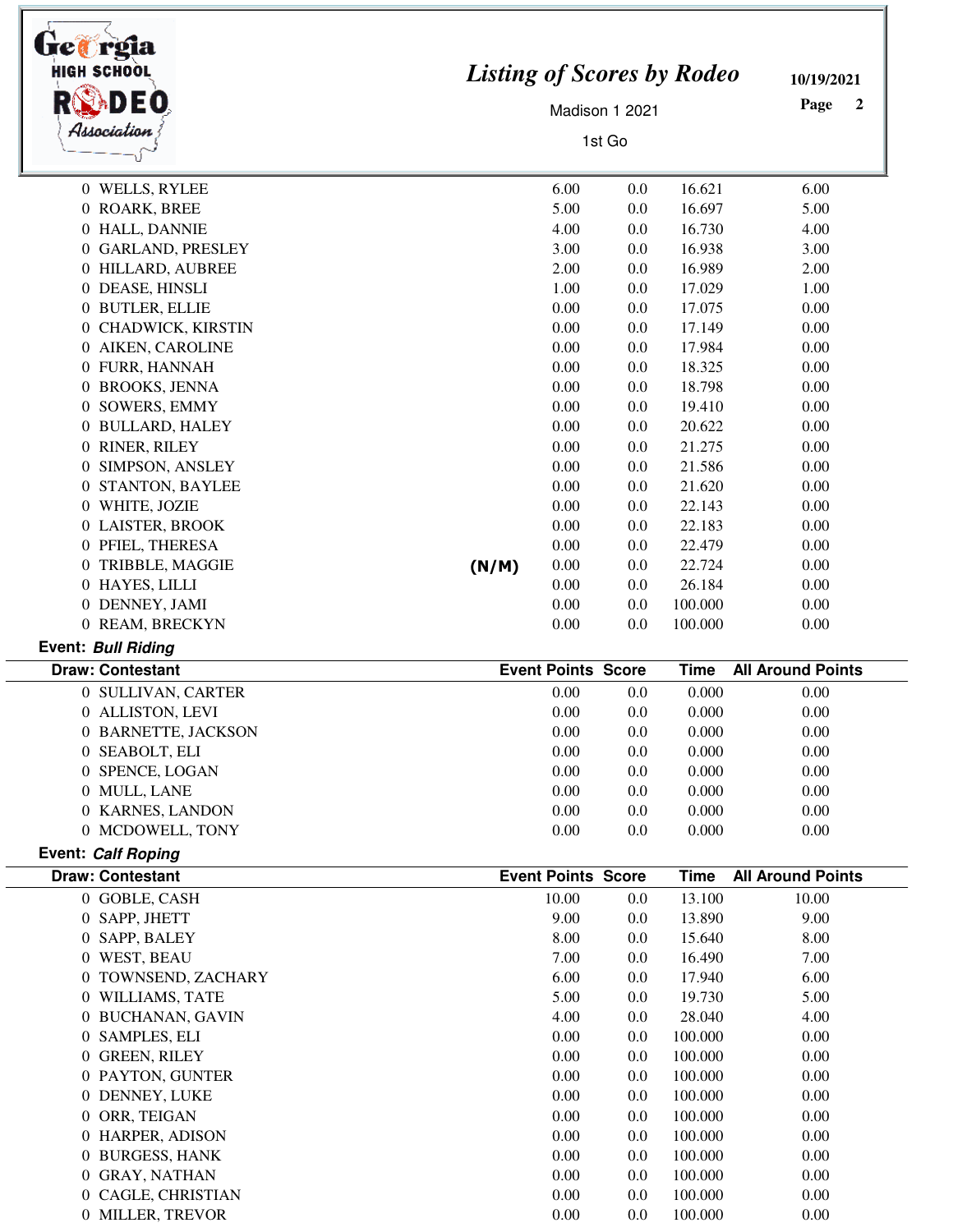| <b>HIGH SCHOOL</b><br>Association |       | <b>Listing of Scores by Rodeo</b><br>Madison 1 2021<br>1st Go |         |             |                          |
|-----------------------------------|-------|---------------------------------------------------------------|---------|-------------|--------------------------|
| 0 THOMAS, LOGAN                   |       | 0.00                                                          | 0.0     | 100.000     | 0.00                     |
| 0 HOBSON, CHARLIE                 |       | 0.00                                                          | 0.0     | 100.000     | 0.00                     |
| 0 OROZCO, KOLTON                  |       | 0.00                                                          | 0.0     | 100.000     | 0.00                     |
| 0 MOXLEY, LUKE                    |       | 0.00                                                          | 0.0     | 100.000     | 0.00                     |
| 0 LOGUE, RYAN                     |       | 0.00                                                          | 0.0     | 100.000     | 0.00                     |
| Event: Poles                      |       |                                                               |         |             |                          |
| <b>Draw: Contestant</b>           |       | <b>Event Points Score</b>                                     |         | <b>Time</b> | <b>All Around Points</b> |
| 0 HALL, DANNIE                    |       | 10.00                                                         | 0.0     | 21.277      | 10.00                    |
| 0 BUTLER, ELLIE                   |       | 9.00                                                          | 0.0     | 21.696      | 9.00                     |
| 0 POSEY, LAINEY                   |       | 8.00                                                          | 0.0     | 21.961      | 8.00                     |
| 0 KITTLE, RACHEL                  |       | 7.00                                                          | 0.0     | 22.442      | 7.00                     |
| 0 WELLS, RYLEE                    |       | 6.00                                                          | 0.0     | 22.685      | 6.00                     |
| 0 PFIEL, THERESA                  |       | 5.00                                                          | 0.0     | 22.776      | 5.00                     |
| 0 CORONA, SOPHIA                  |       | 4.00                                                          | 0.0     | 23.211      | 4.00                     |
| 0 WILLIAMS, PAITEN                |       | 3.00                                                          | 0.0     | 23.584      | 3.00                     |
| 0 SIMPSON, ANSLEY                 |       | 2.00                                                          | 0.0     | 23.845      | 2.00                     |
| 0 AIKEN, CAROLINE                 |       | 1.00                                                          | 0.0     | 24.069      | 1.00                     |
| 0 ROARK, BREE                     |       | 0.00                                                          | 0.0     | 26.625      | 0.00                     |
| 0 RINER, RILEY                    |       | 0.00                                                          | 0.0     | 26.924      | 0.00                     |
| 0 DENNEY, JAMI                    |       | 0.00                                                          | 0.0     | 27.003      | 0.00                     |
| 0 STANTON, BAYLEE                 |       | 0.00                                                          | 0.0     | 27.336      | 0.00                     |
| 0 BROOKS, JENNA                   |       | 0.00                                                          | 0.0     | 27.527      | 0.00                     |
| 0 BULLARD, HALEY                  |       | 0.00                                                          | 0.0     | 27.626      | 0.00                     |
| 0 DEASE, HINSLI                   |       | 0.00                                                          | 0.0     | 27.796      | 0.00                     |
| 0 HILLARD, AUBREE                 |       | 0.00                                                          | 0.0     | 28.414      | 0.00                     |
| 0 TRIBBLE, MAGGIE                 | (N/M) | 0.00                                                          | 0.0     | 30.394      | 0.00                     |
| 0 RICE, KIRBY                     |       | 0.00                                                          | 0.0     | 32.831      | 0.00                     |
| 0 CHADWICK, KIRSTIN               |       | 0.00                                                          | 0.0     | 34.050      | 0.00                     |
| 0 GARLAND, PRESLEY                |       | 0.00                                                          | 0.0     | 100.000     | 0.00                     |
| 0 SOWERS, EMMY                    |       | 0.00                                                          | 0.0     | 100.000     | 0.00                     |
| 0 REAM, BRECKYN                   |       | 0.00                                                          | 0.0     | 100.000     | 0.00                     |
| <b>Event: Steer Wrestling</b>     |       |                                                               |         |             |                          |
| <b>Draw: Contestant</b>           |       | <b>Event Points Score</b>                                     |         | <b>Time</b> | <b>All Around Points</b> |
| 0 ORR, TEIGAN                     |       | 10.00                                                         | 0.0     | 18.330      | 10.00                    |
| 0 CAGLE, CHRISTIAN                |       | 0.00                                                          | 0.0     | 100.000     | 0.00                     |
| 0 TOWNSEND, ZACHARY               |       | 0.00                                                          | 0.0     | 100.000     | 0.00                     |
| 0 BURGESS, HANK                   |       | 0.00                                                          | 0.0     | 100.000     | 0.00                     |
| Event: Team Roping                |       |                                                               |         |             |                          |
| <b>Draw: Contestant</b>           |       | <b>Event Points Score</b>                                     |         | <b>Time</b> | <b>All Around Points</b> |
| 0 ORR, TEIGAN (1)                 |       | 10.00                                                         | 0.0     | 7.080       | 10.00                    |
| 0 MILLER, TREVOR (2)              |       | 10.00                                                         | 0.0     | 7.080       | 10.00                    |
| 0 TOOLE, SARAH (1)                |       | 9.00                                                          | 0.0     | 12.880      | 9.00                     |
| 0 DENNEY, LUKE (2)                |       | 9.00                                                          | 0.0     | 12.880      | 9.00                     |
| 0 GRAY, NATHAN (1)                |       | 8.00                                                          | 0.0     | 13.280      | 8.00                     |
| $0$ WEST, BEAU $(2)$              |       | 8.00                                                          | 0.0     | 13.280      | 8.00                     |
| 0 MILFORD, GRACE (1)              |       | 7.00                                                          | 0.0     | 13.870      | 7.00                     |
| 0 MILFORD, GARRETT (2)            |       | 7.00                                                          | 0.0     | 13.870      | 7.00                     |
| 0 MOXLEY, LUKE (1)                |       | 6.00                                                          | 0.0     | 22.330      | 6.00                     |
| 0 OROZCO, KOLTON (2)              |       | 6.00                                                          | 0.0     | 22.330      | 6.00                     |
| 0 OROZCO, EMMA (1)                |       | 5.00                                                          | 0.0     | 25.570      | 5.00                     |
| 0 TOWNSEND, ZACHARY (2)           |       | 5.00                                                          | $0.0\,$ | 25.570      | 5.00                     |